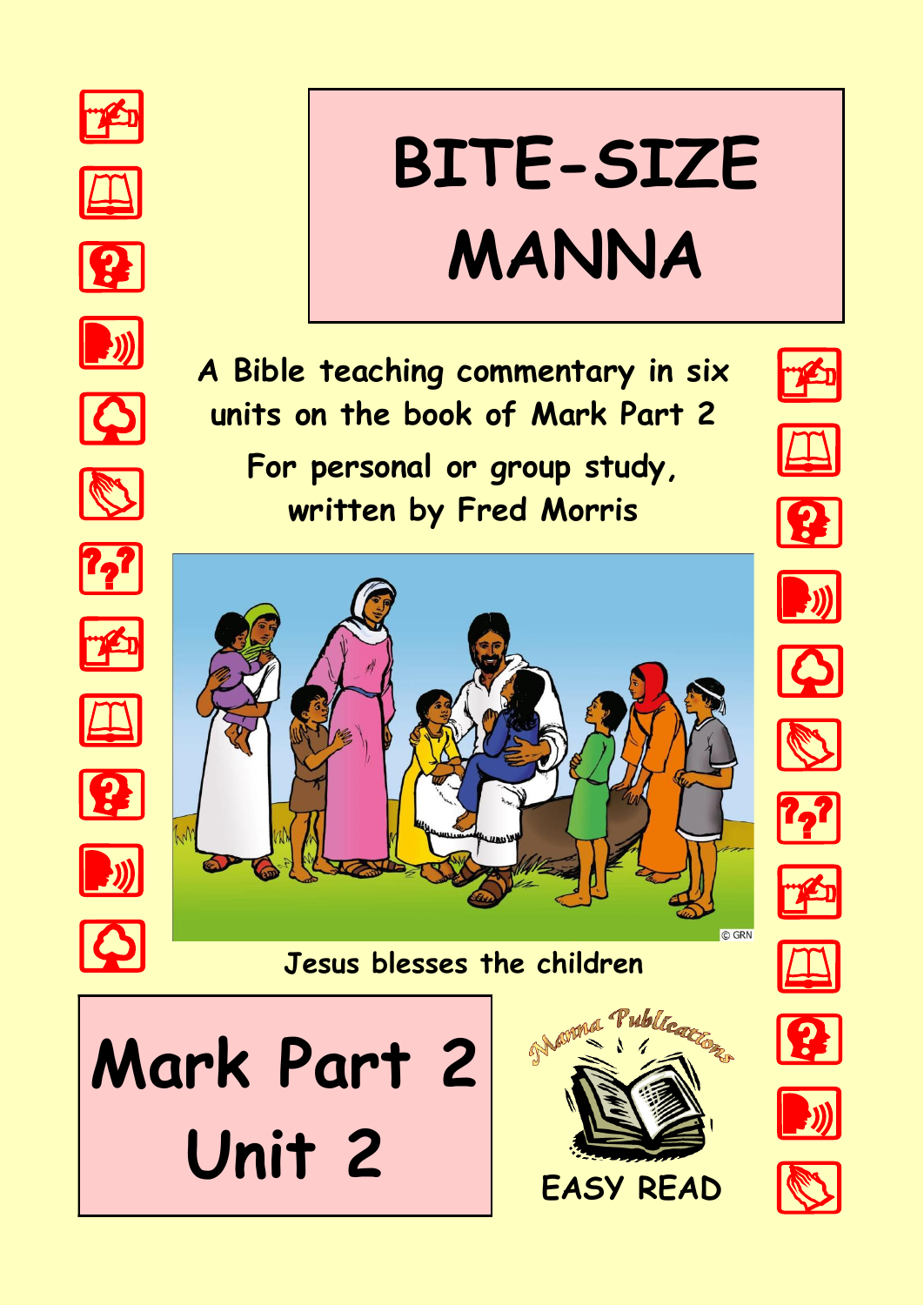# **Unit 2: Chapters 9:42 to 10:52 Jesus Warns Us Not to Lead Others into Sin**

Jesus also warned the disciples not to lead children into sin or there would be severe punishment. He does not really want you to 'cut off your hand' or 'cut off your foot' or 'poke out your eye' when you are tempted to do wrong. If you do this, it may not stop you sinning nor make God forgive your sins. Instead, Jesus wanted us to know what a terrible thing it is if others do wrong because of us, especially children. It deserves severe punishment.

Jesus speaks here about Hell. If you don't believe in Hell, you don't believe what the Bible says! The prophet Isaiah spoke of Hell as everlasting fire. Jesus used these same words of Isaiah. Satan and all of his demons will be cast into the Lake of Fire.

The people knew what He meant. They threw their rubbish outside the city wall. Fires never burned out there. The valley was full of fires, flies and worms. Jesus probably spoke of this to show what Hell is like. He quoted from Isaiah 66:24, "The worms that eat the bodies will not die. The fire that burns them will not be put out."

Instead of giving in to temptation, Jesus wants us to bless others through what we say, think and do. Our faith will be tested by fire. Salt is essential in our bodies. Our lives will be "salted with fire" to make us strong and healthy when persecuted. We must also watchful and wise when tempted. This is why Jesus said we should be useful like salt. He said, "Have salt in your lives and be at peace with each other".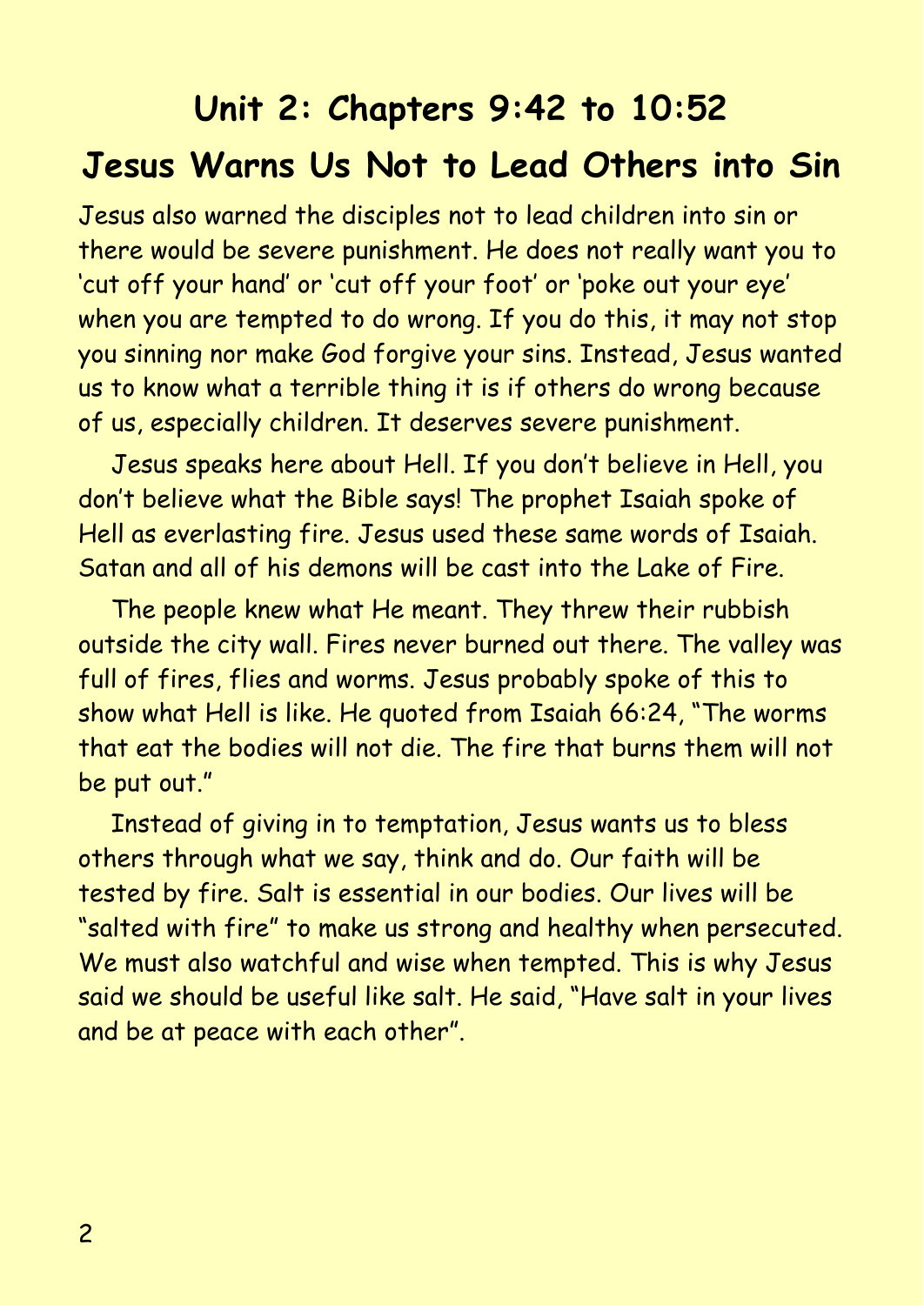## **2 Mark Chapter 10.**

### **Questions about Divorce and Families**

Some teachers of the Jewish Law asked Jesus, "Does the Law allow a man to divorce his wife?". They wanted to test Him. "What did Moses command you?" He replied.

They said, "Moses let a man write a divorce note and send the wife away". "It was because of your stubbornness that Moses wrote you this law," Jesus said.

Jesus went on to say, "At the beginning of creation, God made male and female. That is why a man will leave his father and mother and be joined to his wife. The two of them will become one... so a man must not separate what God has joined together". His teaching is clear, for one man to be married to one woman, for life.

As sinners, we fail to love another person fully because we love ourselves more. So, when the hearts of men are hard or they are angry or bored with their wives, they are tempted to divorce them. Jesus said it was not this way in the beginning.

Where the love of God rules in men's hearts, men understand that God wants marriage to be a life-long union of one man with one woman until death separates them.

Later in Mark 10:11, Jesus said that to divorce in order to marry another is adultery. He also said that divorce is only allowed if a partner has been unfaithful. However, it is better to forgive.

At the time when Jesus lived on earth, men did not think that women and children were important. Jesus showed by His words and by what He did that He cared about women and children. Marriage should provide love and protection for both the parents and for their children.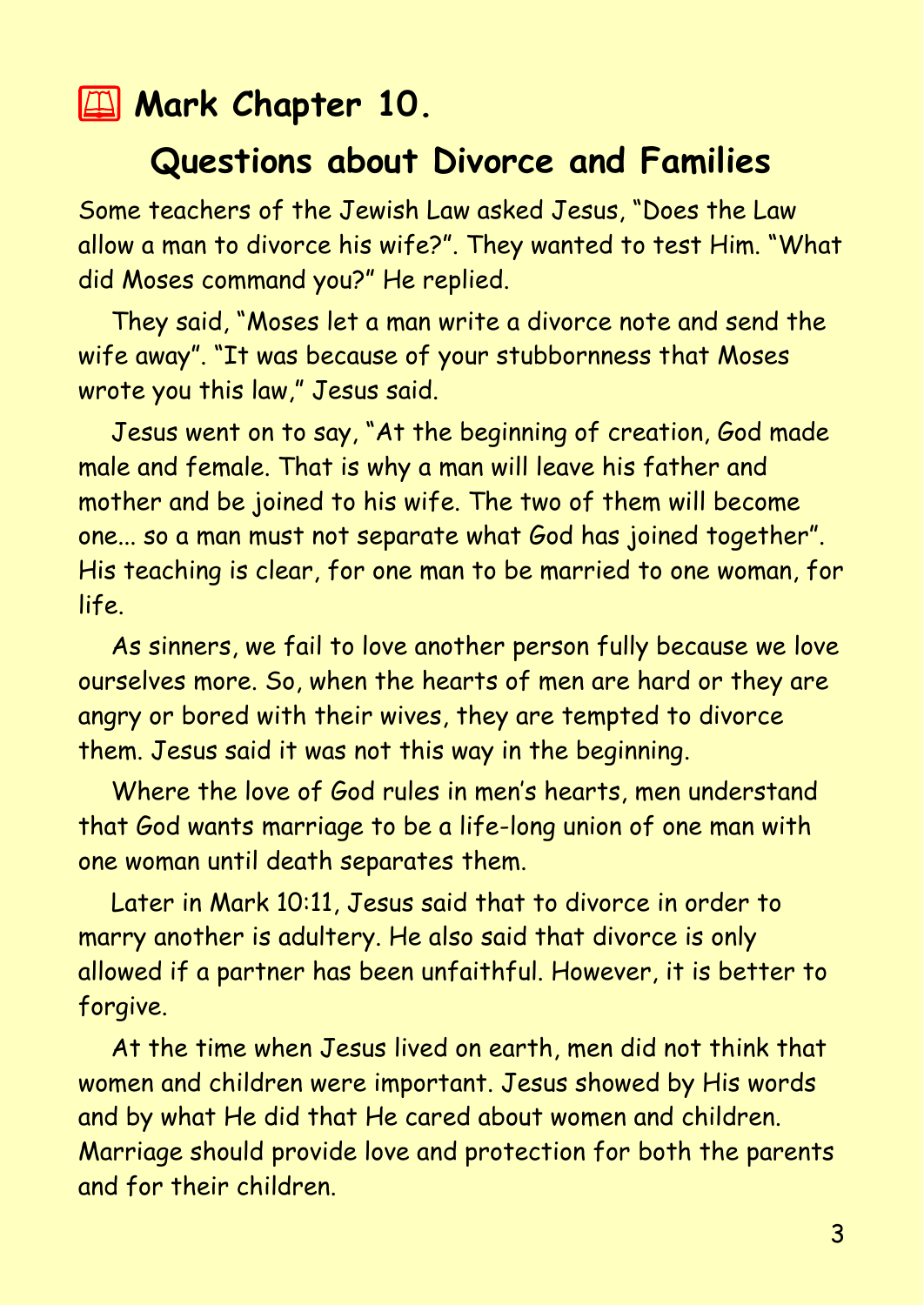Jesus spoke important words to His disciples, "Let the little children come to me... God's Kingdom belongs to people like them". He also said, "Anyone who will not receive God's Kingdom like a little child will never enter it". He then took children in His arms, put His hands on them and blessed them.

A child often quickly believes and trusts in the words of Jesus. Jesus said that the Kingdom of God is made up of people who believe and trust just like little children. We should respect and welcome all people who trust in Jesus, even if their faith is simple.

## **A Rich Young Man Meets Jesus**

A rich young man ran up to Jesus. "Good Teacher," he said. "What must I do to receive eternal life?". He was a good man, but he felt he had to do something more to earn himself a place in the Kingdom of God. He obeyed the Ten Commandments.

Jesus loved this man but said to him, "You are missing one thing. Go, sell everything you have and give it to the poor. You will have treasure in Heaven. Then come and follow Me". These words made the young man sad. He loved his money and possessions. He could not easily give them up, so he went away sad.

Many put money and their selfish way of living before holiness. But Jesus said, "Seek first His Kingdom and His righteousness". Jesus said to His disciples, "How hard it is for rich people to enter God's Kingdom!.

The disciples were surprised at these words of Jesus and asked each other, "Who then can be saved?".

"All things are possible with God," Jesus said. God can save rich men if they trust Him and obey Him. "Has anyone left home or family or fields for Me and the Good News?" Jesus asked. He said that God will give them much more than the things they give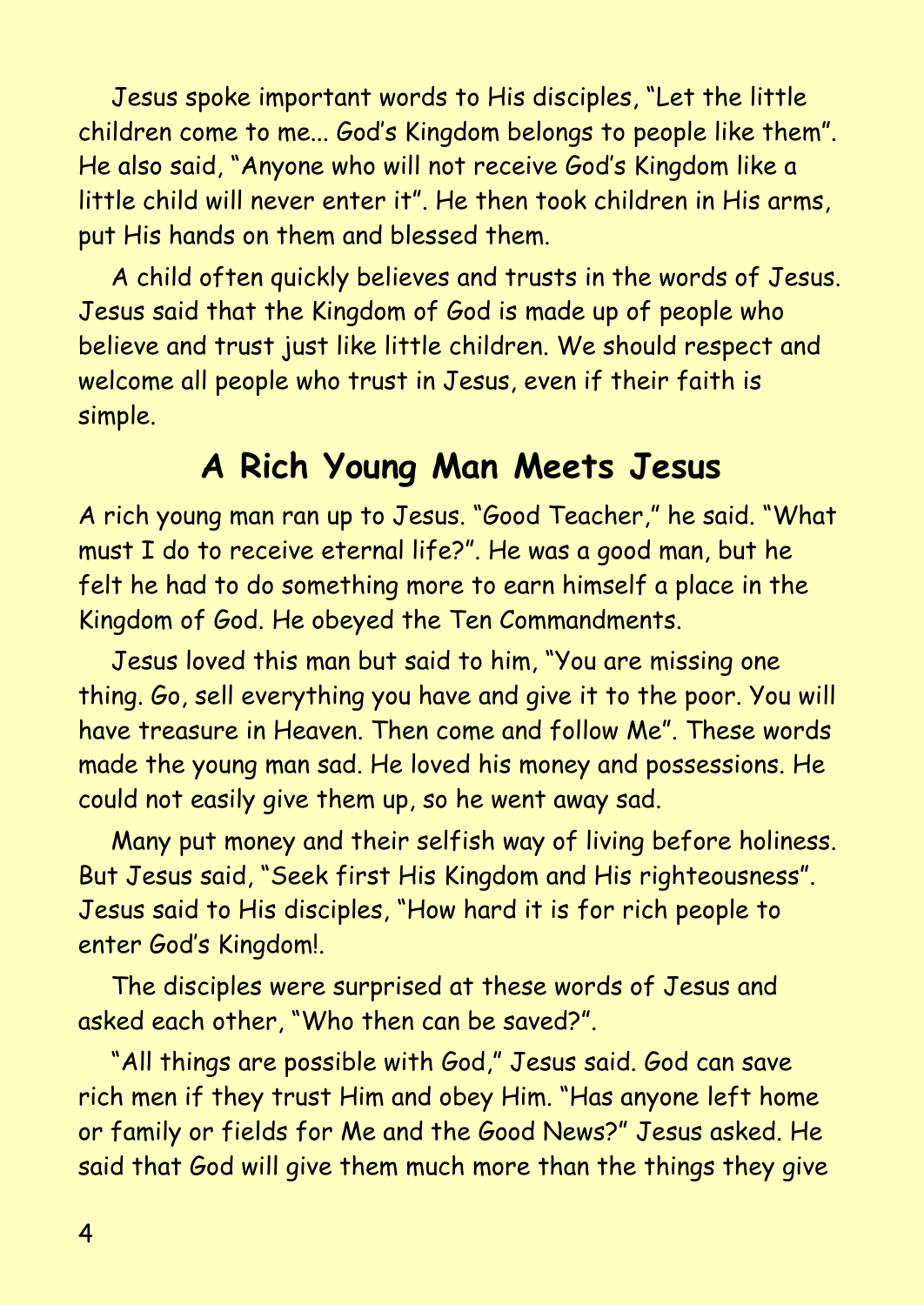

up, but they must be ready for hard times ahead. They will suffer persecution, as well as eternal life.

Then Jesus said that in the Kingdom of God, "many who are first will be last and the last will be first". Jesus loved this rich man but he used his riches for himself and did not help the poor. His disciples, however, gave up many things to obey and follow Jesus (10:28).

# **The Troubles Ahead for Jesus**

It was time for Jesus to go to Jerusalem for the last time. He wanted to do the will of His heavenly Father and not run away from the trouble that was coming. The disciples were amazed and those who followed Jesus were also afraid.

On the way, He told them how He was going to die and rise again from death to everlasting life. This time He said much more about the way He was going to die. He warned them that "the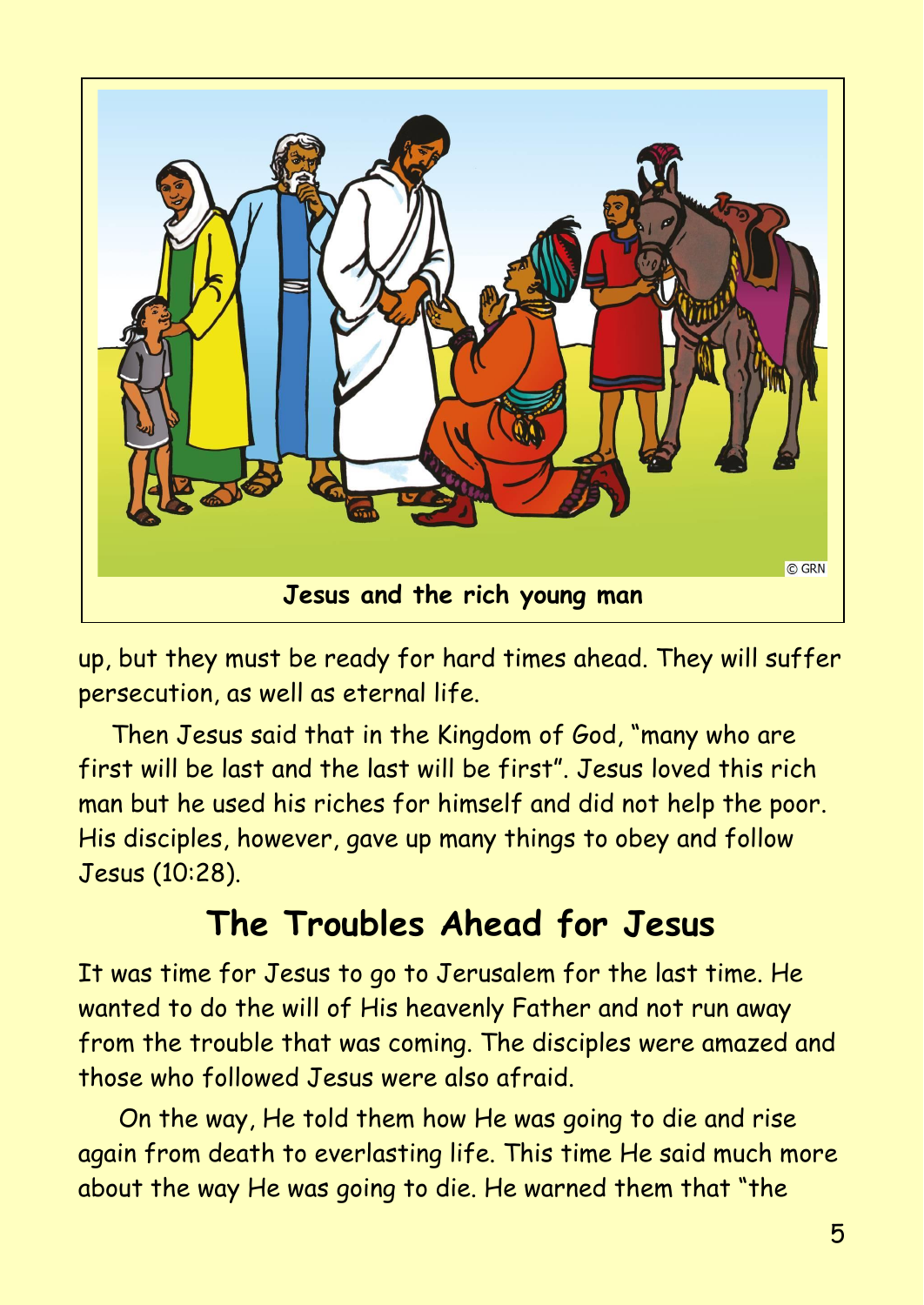people will make fun of Him and spit on Him and flog Him and kill Him". He also told His disciples that He would come alive after three days.

Jesus led the way. He was not afraid to go up to Jerusalem. He knew the chief priests and leaders would kill Him, but this was the will of His heavenly Father, and He wanted to finish what His father had sent Him to do.

His disciples could not believe that Jesus would be killed. They thought that He was going to set up His Kingdom on earth at this time. They had other questions on their minds.

## **The Suffering Servant**

James and John wanted to be sure that they had a good place when Jesus sat on His throne.

"Let one of us sit at Your right hand in Your glorious Kingdom," they asked Jesus. "Let the other one sit at Your left hand," they added. The words went against everything Jesus had taught them. They wanted to become important leaders.

"You do not know what you are asking," Jesus told them. "Can you drink the cup of suffering that I drink?". Jesus meant that He had chosen God's way of suffering. "Can you go through the baptism of suffering I must go through?"

Jesus was going to die on a cross. Jesus knew that He would sink down under the pain and would suffer for the sins of the world before God raised Him up from death.

"We can," they answered. Jesus said they would share in His suffering. "But to sit at My right or left is not for Me to say". We can be sure there is a place for us if we remain faithful.

The other disciples were angry with James and John for wanting to be so important.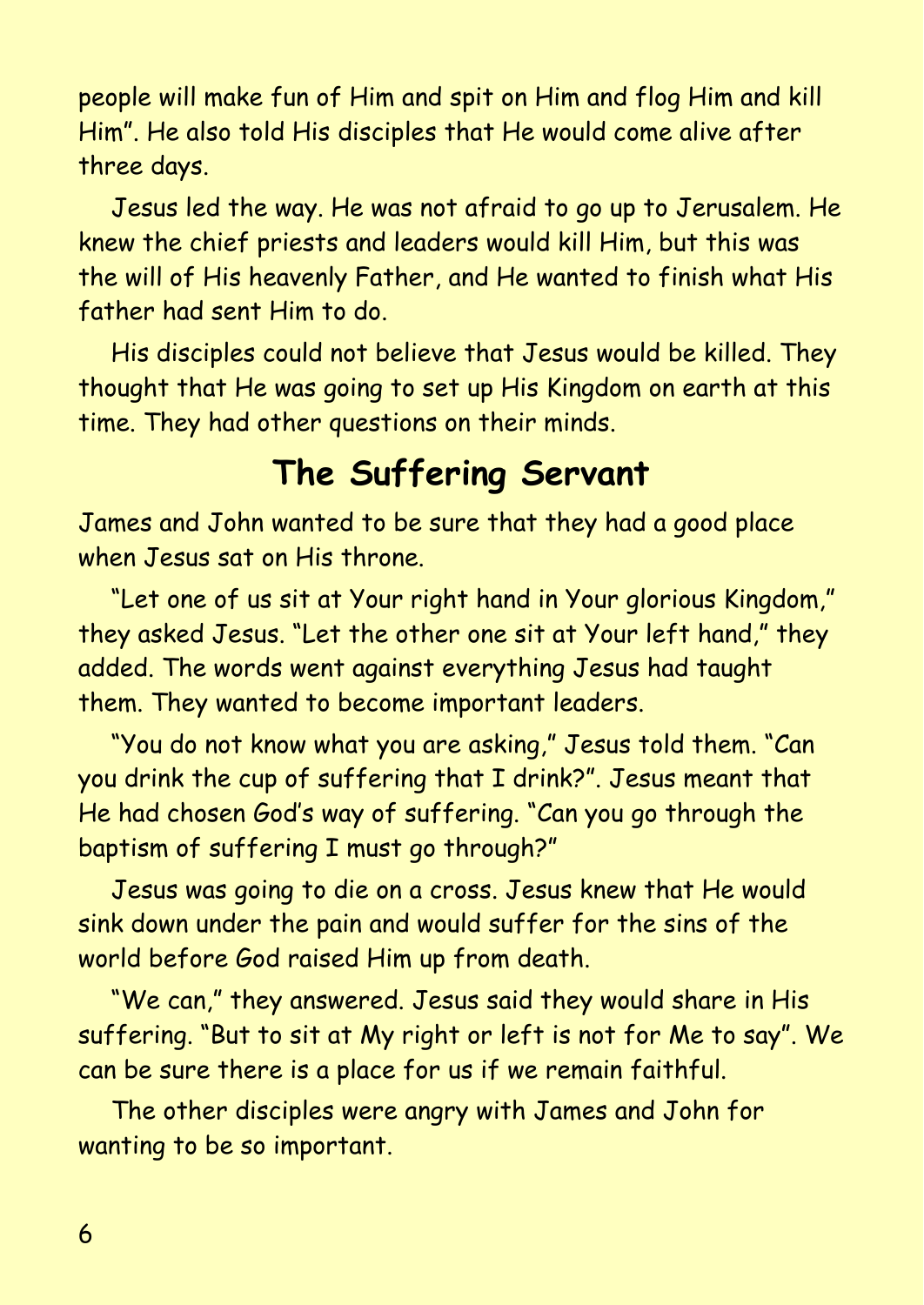Those who try so hard to be first, hold others back. They are selfish and bossy and rule over people instead of serving those around them. Jesus spoke about many of the rulers of the world. They control people and tell others what to do. People find ways to rule so that they will gain power.

Jesus came to serve people. More than that, He came to die for them, so that through the sacrifice of His blood, our sins could be forgiven by God. It was God's will for Jesus to die as punishment for the sins of others. He gave His life knowing ahead of time the sins we will do. Because of this, we can confess and be saved and have everlasting life in Heaven with Him and in the Kingdom of God.

Jesus spoke to James and John and the other disciples. He warned them not to try to be important and not to give orders to other people.

Good leadership in the Christian life is about serving others. Jesus was the Suffering Servant whom God spoke about many years before through the prophet Isaiah. To follow Him, we too must be ready to suffer, and to give up whatever He asks for His sake. Jesus showed us how to lead by serving others.

Jesus said that He "did not come to be served. Instead, He came to serve others". He added these important words: "He came to give His life as the price [ransom] for setting many people free".

### **Jesus Heals a Man Who Has Much Faith**

A large crowd followed Jesus. Near Jericho they heard a blind man shouting. "Jesus! Son of David! Have mercy on me". Beggars were a common sight at the entrance to cities. God, however, often gives blind and deaf people greater understanding. Blind Bartimaeus called Jesus "Son of David". He understood that